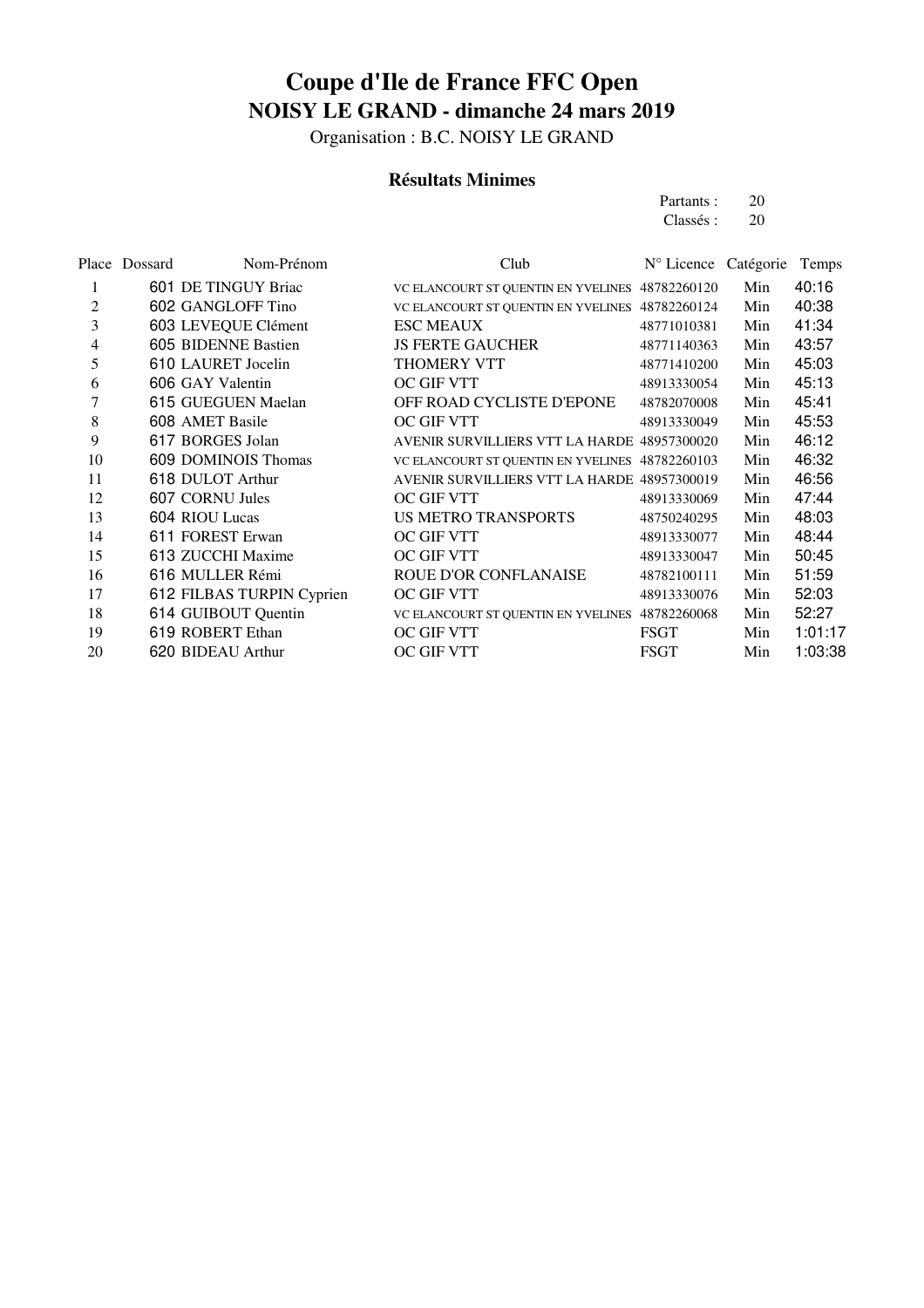Organisation : B.C. NOISY LE GRAND

#### **Résultats Cadettes**

Partants : 8<br>Classés : 7 Classés :

Partants : 1

|   | Place Dossard | Nom-Prénom           | Club.                                       | N° Licence Catégorie Temps |       |         |
|---|---------------|----------------------|---------------------------------------------|----------------------------|-------|---------|
|   |               | 751 FROMY Celine     | AVENIR SURVILLIERS VTT LA HARDE 48957300018 |                            | Cad F | 1:02:40 |
| 2 |               | 754 HAUTREUX Louise  | <b>AC MARINES</b>                           | 48957280036                | Cad F | 1:04:29 |
| 3 |               | 755 RODRIGUEZ Maéva  | <b>EC CHATEAU THIERRY</b>                   | 47020970232                | Cad F | 1:08:06 |
| 4 |               | 752 LEDOUX Mathilde  | <b>US METRO TRANSPORTS</b>                  | 48750240292                | Cad F | 1:10:41 |
| 5 |               | 757 PORLIER Roxanne  | CVC Méry                                    | <b>UFOLEP</b>              | Cad F | 1:12:08 |
| 6 |               | 756 CHERET Angéline  | AVENIR SURVILLIERS VTT LA HARDE 48957300009 |                            | Cad F | 1:12:23 |
|   |               | 758 PELAT Tanara     | <b>CVC</b> Méry                             | <b>UFOLEP</b>              | Cad F | 1:24:20 |
|   | 753           | <b>BRETTE Emilie</b> | OC GIF VTT                                  | <b>FSGT</b>                | Cad F | ABD.    |

#### **Résultats Minimes Filles**

|               |                      |                     | Classés :                           |       |
|---------------|----------------------|---------------------|-------------------------------------|-------|
| Place Dossard | Nom-Prénom           | Club                | $N^{\circ}$ Licence Catégorie Temps |       |
|               | 641 DE SALVO Mélanie | B.C. NOISY LE GRAND | 48935070207 Min F                   | 45:04 |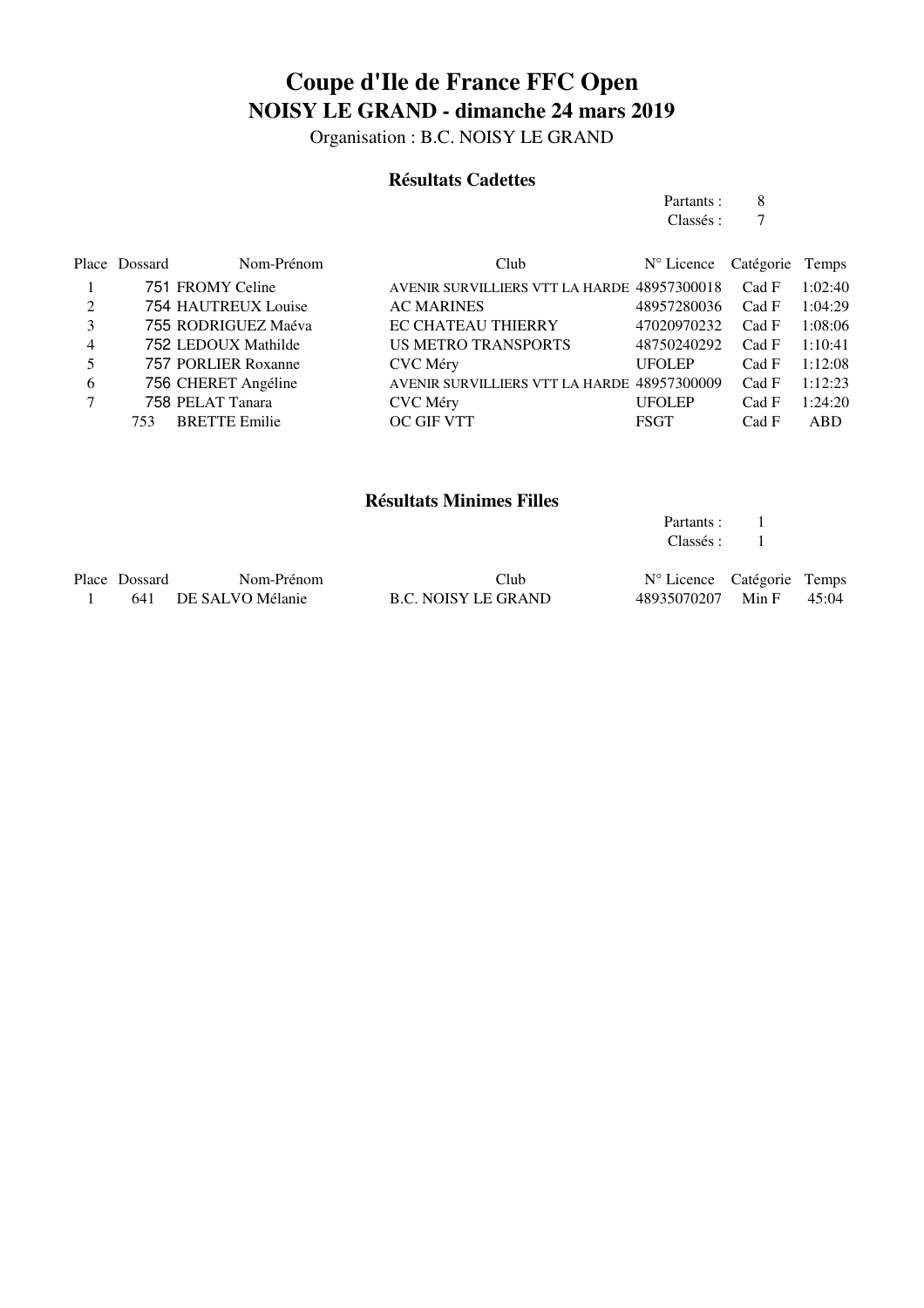Organisation : B.C. NOISY LE GRAND

### **Résultats Cadets**

Partants : 30<br>Classés : 30 Classés :

|    | Place Dossard | Nom-Prénom              | Club                                | $N^{\circ}$ Licence | Catégorie | Temps   |
|----|---------------|-------------------------|-------------------------------------|---------------------|-----------|---------|
| 1  |               | 722 FERNANDES Jules     | <b>US METRO TRANSPORTS</b>          | 48750240006         | Cad       | 50:28   |
| 2  |               | 701 SAVINA Hugo         | US DOMONT CYCLISME                  | 48957020205         | Cad       | 51:26   |
| 3  |               | 702 SOULIER Lohann      | <b>US METRO TRANSPORTS</b>          | 48750240293         | Cad       | 53:25   |
| 4  |               | 703 BERTHELOT Maxime    | <b>AC MARINES</b>                   | 48957280038         | Cad       | 54:02   |
| 5  |               | 706 MIGLIORE Paul       | <b>OC GIF VTT</b>                   | 48913330040         | Cad       | 54:47   |
| 6  |               | 709 CHAMPION Axel       | <b>OC GIF VTT</b>                   | 48913330018         | Cad       | 55:29   |
| 7  |               | 727 EVRARD Jeremy       | <b>SURVILLIERS VTT LA HARDE</b>     |                     | Cad       | 55:39   |
| 8  |               | 708 LE POUL Erwan       | <b>ES STAINS-CYCLISME</b>           | 48935330179         | Cad       | 55:47   |
| 9  |               | 705 ZOVI Victor         | <b>CLOCA CYCLE</b>                  | <b>UFOLEP</b>       | Cad       | 55:54   |
| 10 |               | 726 ROULLEAU Titouen    | <b>SURVILLIERS VTT LA HARDE</b>     |                     | Cad       | 56:23   |
| 11 |               | 704 LANDRY Antoine      | <b>AC MARINES</b>                   | 48957280037         | Cad       | 56:25   |
| 12 |               | 711 BODEAU Thomas       | OC GIF VTT                          | 48913330052         | Cad       | 56:36   |
| 13 |               | 710 CHARLOTTE Thomas    | <b>OC GIF VTT</b>                   | 48913330067         | Cad       | 56:41   |
| 14 |               | 729 VALERA Louis        | <b>SURVILLIERS VTT LA HARDE</b>     |                     | Cad       | 57:30   |
| 15 |               | 707 STOCARD Loriano     | THOMERY VTT                         | 48771410196         | Cad       | 57:48   |
| 16 |               | 725 LAMOUCHE Constantin | VC ELANCOURT ST QUENTIN EN YVELINES | 48782260172         | Cad       | 58:40   |
| 17 |               | 728 VOIRIN Robin        | <b>SURVILLIERS VTT LA HARDE</b>     |                     | Cad       | 59:03   |
| 18 |               | 712 DELSART Alexis      | <b>US MAULE CYCLISME</b>            | 48782280292         | Cad       | 59:27   |
| 19 |               | 713 LUCAS Quentin       | OFF ROAD CYCLISTE D'EPONE           | 48782070098         | Cad       | 59:58   |
| 20 |               | 721 MAIER Quentin       | <b>B.C. NOISY LE GRAND</b>          | 48935070175         | Cad       | 1:00:03 |
| 21 |               | 719 LEHMANN Matthieu    | <b>B.C. NOISY LE GRAND</b>          | 48935070024         | Cad       | 1:00:19 |
| 22 |               | 731 BLONDIAU Jeremy     | <b>SURVILLIERS VTT LA HARDE</b>     |                     | Cad       | 1:01:05 |
| 23 |               | 724 SAYAG Corentin      | <b>OC GIF VTT</b>                   | 48913330064         | Cad       | 1:01:21 |
| 24 |               | 715 PRESTAT Clément     | OFF ROAD CYCLISTE D'EPONE           | 48782070030         | Cad       | 1:01:35 |
| 25 |               | 714 DURAND Antonin      | <b>CC COULOMMIERS</b>               | 48771190148         | Cad       | 1:02:48 |
| 26 |               | 718 JAQUINANDI Lucas    | OFF ROAD CYCLISTE D'EPONE           | 48782070088         | Cad       | 1:04:11 |
| 27 |               | 730 CHEVALLIER Gabin    | <b>THOMERY VTT</b>                  |                     | Cad       | 1:06:44 |
| 28 |               | 716 COURTAT Tom         | US DOMONT CYCLISME                  | 48957020190         | Cad       | 1:08:23 |
| 29 |               | 720 FRANCON Lucca       | <b>B.C. NOISY LE GRAND</b>          | 48935070401         | Cad       | 1:12:18 |
| 30 |               | 717 LE POUL Loïck       | <b>ES STAINS-CYCLISME</b>           | 48935330181         | Cad       | 1 TOUR  |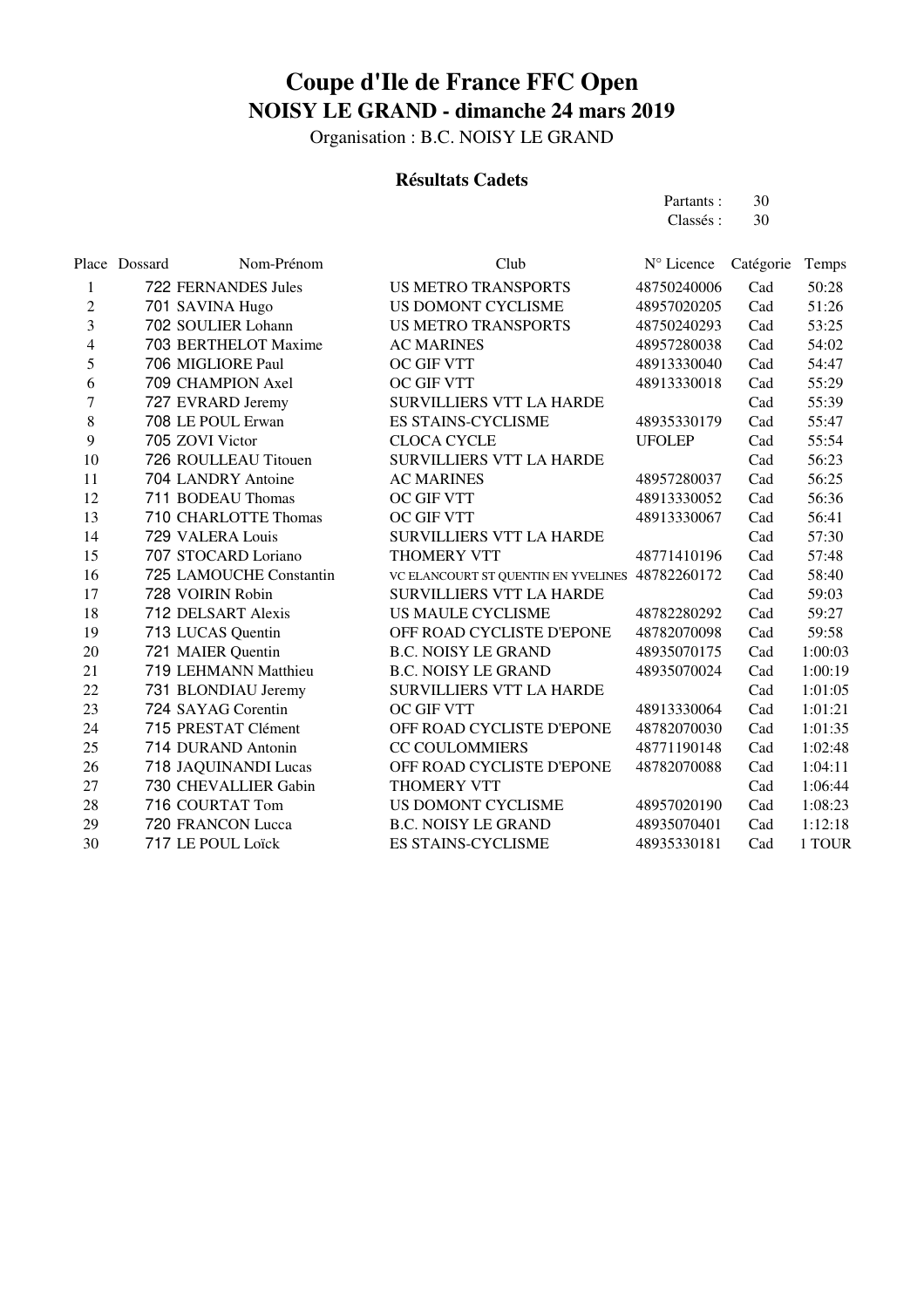Organisation : B.C. NOISY LE GRAND

### **Résultats Juniors**

Partants : 15<br>Classés : 15 Classés :

| Place<br>Dossard | Nom-Prénom                 | Club                                | $N^{\circ}$ Licence | Catégorie | Temps   |
|------------------|----------------------------|-------------------------------------|---------------------|-----------|---------|
| 151              | <b>GARIN</b> Maxime        | <b>US MAULE CYCLISME</b>            | 48782280259         | Jun       | 1:19:32 |
| 165              | <b>ANSARD</b> Jason        | <b>VS CACIEN</b>                    | 44452610377         | Jun       | 1:20:40 |
| 166              | ROULLEAU Adrien            | <b>VS CACIEN</b>                    | 44452610065         | Jun       | 1:21:15 |
| 153              | PERRET Raphael             | <b>OC GIF VTT</b>                   | 48913330034         | Jun       | 1:21:42 |
| 155              | <b>LATOUR Thomas</b>       | <b>B.C. NOISY LE GRAND</b>          | 48935070403         | Jun       | 1:21:48 |
| 154              | <b>DAVESNE</b> Thomas      | <b>OC GIF VTT</b>                   | 48913330037         | Jun       | 1:22:36 |
| 162              | ROUDEAU Théo               | US DOMONT CYCLISME                  | 48957020232         | Jun       | 1:23:39 |
| 157              | DE SALVO Lucas             | <b>B.C. NOISY LE GRAND</b>          | 48935070239         | Jun       | 1:30:00 |
| 156              | <b>BOURJON Hugo</b>        | VC ELANCOURT ST QUENTIN EN YVELINES | 48782260116         | Jun       | 1:31:19 |
| 160              | <b>CHATAIGNER Hannibal</b> | <b>B.C. NOISY LE GRAND</b>          | 48935070117         | Jun       | 1:34:45 |
| 163              | <b>BACHELET Arthur</b>     | <b>AC MARINES</b>                   | 48957280039         | Jun       | 1:34:49 |
| 158              | <b>VIGNERON Hugo</b>       | <b>VC MONTIGNY BRETONNEUX</b>       | 48782350723         | Jun       | 1:41:55 |
| 152              | <b>VAVASSEUR Maxime</b>    | <b>US MAULE CYCLISME</b>            | 48782280309         | Jun       | 1 TOUR  |
| 164              | <b>NOEL Maxime</b>         | <b>US METRO TRANSPORTS</b>          | 48750240299         | Jun       | 1 TOUR  |
| 161              | <b>DOMINEAU Nathan</b>     | OFF ROAD CYCLISTE D'EPONE           | 48782070117         | Jun       | 1 TOUR  |
|                  |                            |                                     |                     |           |         |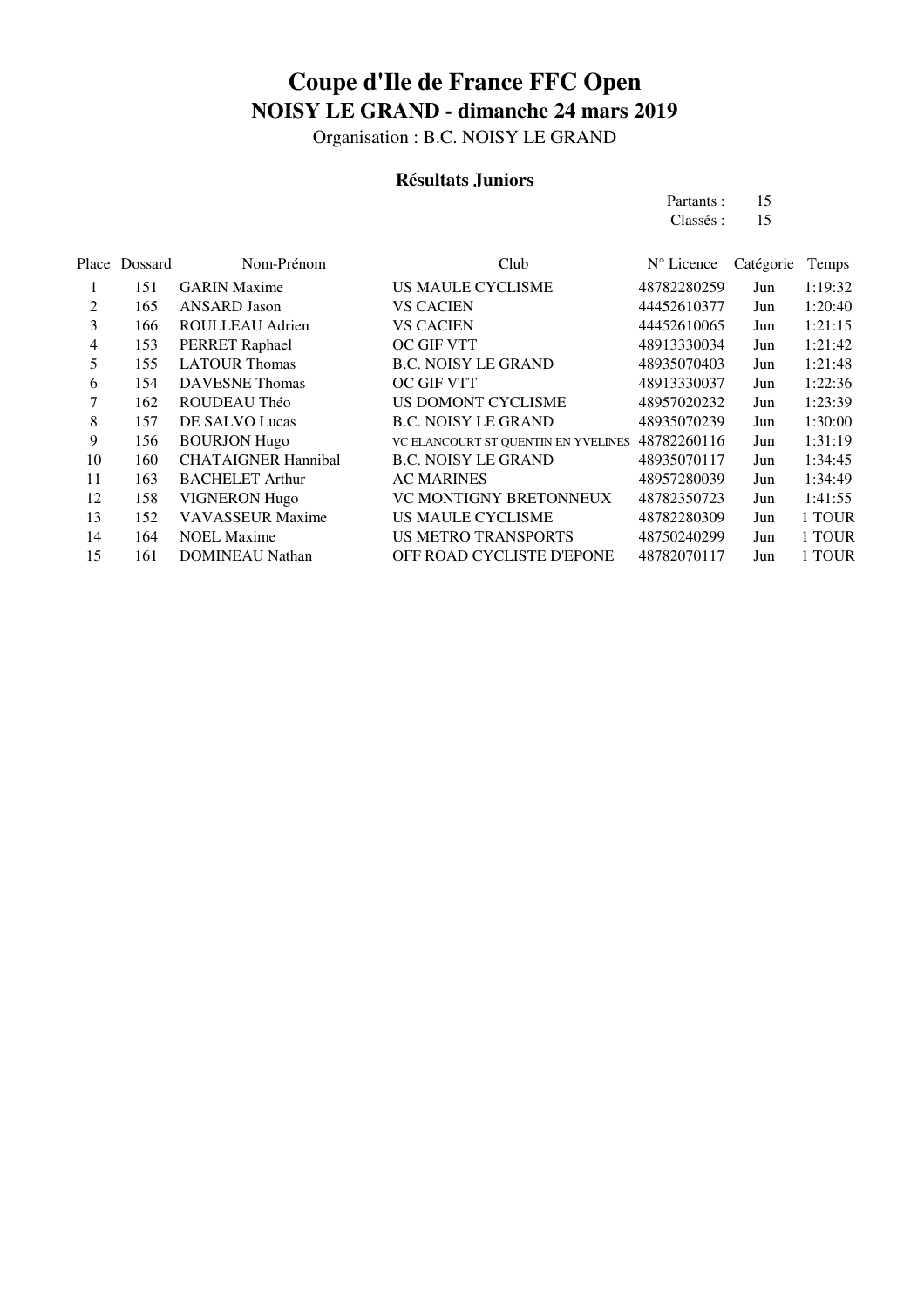Organisation : B.C. NOISY LE GRAND

#### **Résultats Seniors et Juniors Féminines**

Partants : 13<br>Classés : 12 Classés :

|    | Place Dossard | Nom-Prénom               | Club                       | N° Licence        | Catégorie | Temps      |
|----|---------------|--------------------------|----------------------------|-------------------|-----------|------------|
| 1  | 901           | <b>STUMPF Fanny</b>      | <b>ESC MEAUX</b>           | 48771010143 Sen F |           | 1:18:16    |
| 2  | 956           | <b>VAZEILLE Amélie</b>   | AL LA CHAPELLE ST URSIN    | 44182880076 Jun F |           | 1:18:59    |
| 3  | 905           | <b>TEMPORELLI Karine</b> | <b>PEDALE FERTOISE</b>     |                   | Sen F     | 1:22:08    |
| 4  | 952           | <b>BRETTE Léa</b>        | OC GIF VTT                 | 48913330059 Jun F |           | 1:23:08    |
| 5  | 902           | ROST Cynthia             | OFF ROAD CYCLISTE D'EPONE  | 48782070127 Esp F |           | 1:23:55    |
| 6  | 951           | <b>GOERGEN Océane</b>    | ARGENTEUIL VAL DE SEINE 95 | 48957080183 Sen F |           | 1:24:19    |
| 7  | 953           | <b>TETART Marie</b>      | <b>US MAULE CYCLISME</b>   | 48782280307 Jun F |           | 1:30:15    |
| 8  | 903           | <b>FONTAINE Elora</b>    | ARGENTEUIL VAL DE SEINE 95 | 48957080512 Esp F |           | 1:32:13    |
| 9  | 906           | <b>BALY</b> Carla        | <b>B.C. NOISY LE GRAND</b> |                   | Esp F     | 1:33:28    |
| 10 | 957           | <b>PETIT Raphaelle</b>   | <b>COS LARDY</b>           |                   | Jun F     | 1:36:27    |
| 11 | 954           | <b>VERLET</b> Laurie     | US MAULE CYCLISME          | 48782280320 Jun F |           | 1:39:55    |
| 12 | 955           | <b>DALLIER Amélie</b>    | <b>BONNIERES V.T.T.</b>    | 48782470013 Jun F |           | 1 tour     |
| 13 | 907           | <b>VICENTE Ludivine</b>  | NL                         | NL                | Sen F     | <b>ABD</b> |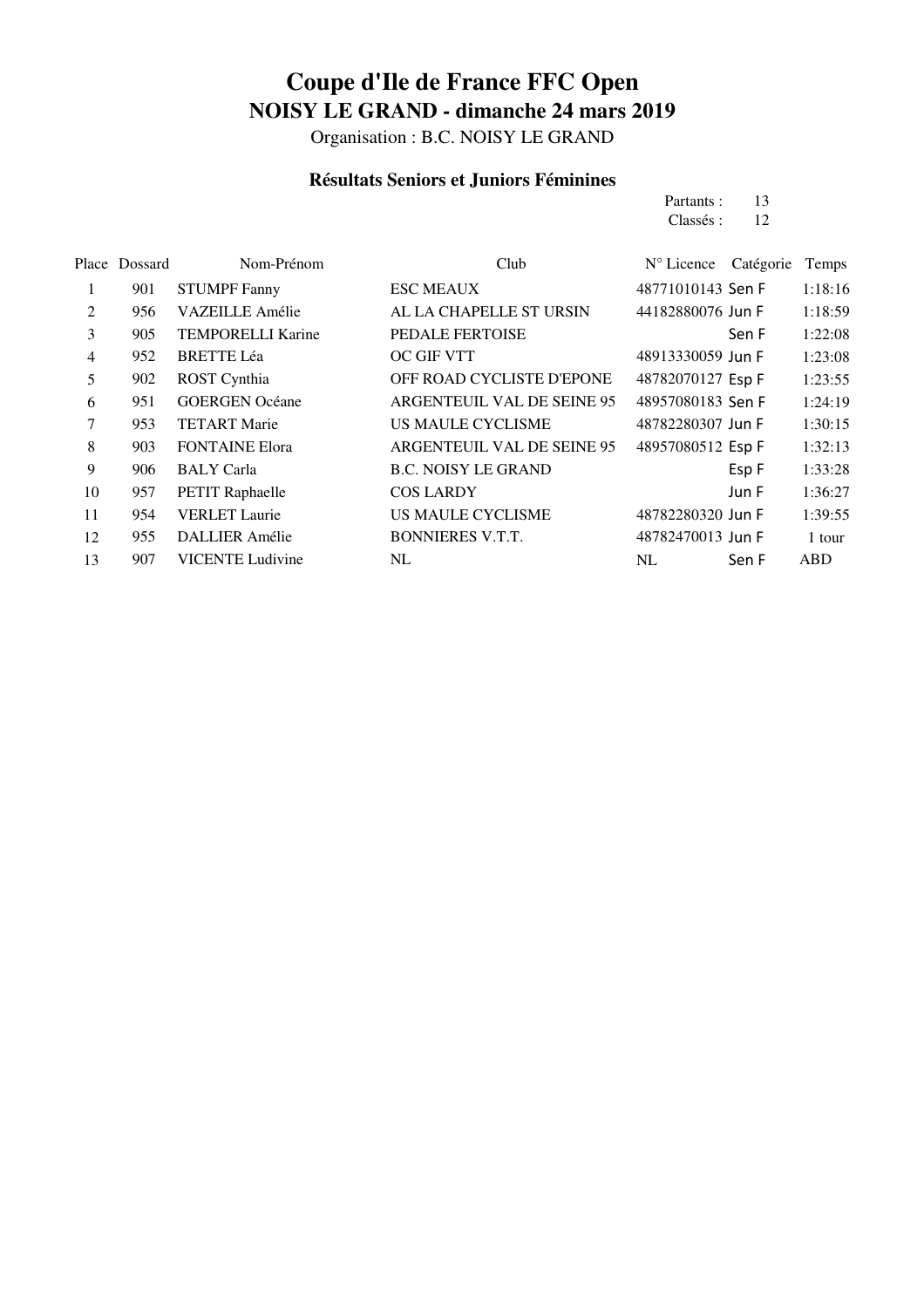Organisation : B.C. NOISY LE GRAND

### **Résultats Espoirs**

Partants : 18<br>Classés : 17 Classés :

|                | Place Dossard | Nom-Prénom                     | Club                             | N° Licence    | Catégorie | Temps   |
|----------------|---------------|--------------------------------|----------------------------------|---------------|-----------|---------|
| 1              | 119           | <b>GAGNAIRE</b> Maxime         | <b>VC AMBERIEUX</b>              | <b>FFC</b>    | Esp       | 1:35:19 |
| 2              | 102           | <b>STUMPF</b> Florian          | <b>ESC MEAUX</b>                 | 48771010144   | Esp       | 1:36:08 |
| 3              | 109           | <b>PARMENTIER Hugo</b>         | <b>B.C. NOISY LE GRAND</b>       | 48935070196   | Esp       | 1:39:03 |
| $\overline{4}$ | 101           | <b>MARFOUTINE Joss</b>         | ROUE D'OR CONFLANAISE            | 48782100108   | Esp       | 1:43:19 |
| 5              | 114           | <b>BEYER Julien</b>            | <b>OC GIF VTT</b>                | 48913330020   | Esp       | 1:43:47 |
| 6              | 113           | <b>ROY Florian</b>             | US DOMONT CYCLISME               | 48957020155   | Esp       | 1:44:22 |
| 7              | 105           | <b>HOSOTTE Adrien</b>          | <b>OC GIF VTT</b>                | 48913330055   | Esp       | 1:44:36 |
| 8              | 103           | <b>LORIOT Nicolas</b>          | US DOMONT CYCLISME               | 48957020238   | Esp       | 1:44:45 |
| 9              | 104           | <b>THIRIOT Thomas</b>          | US DOMONT CYCLISME               | 48957020197   | Esp       | 1:45:45 |
| 10             | 112           | <b>TREHOUX Clément</b>         | US DOMONT CYCLISME               | 48957020194   | Esp       | 1:45:45 |
| 11             | 108           | <b>MENAGE</b> Antoine          | UNION SPORTIVE TRILPORT GERMIGNY | 48771320051   | Esp       | 1:50:50 |
| 12             | 111           | <b>DESPUJOLS Damien</b>        | THOMERY VTT                      | 48771410198   | Esp       | 1 tour  |
| 13             | 115           | <b>DELORY</b> Lucas            | <b>OC GIF VTT</b>                | 48913330073   | Esp       | 1 tour  |
| 14             | 116           | <b>REMOND David</b>            | <b>USM GAGNY</b>                 | 48935130313   | Esp       | 1 tour  |
| 15             | 106           | <b>BONNAUD Maxime</b>          | LAGNY PONTCARRE CYC.             | 48771280111   | Esp       | 1 tour  |
| 16             | 107           | FARDEAU Clément                | EC MONTGERON VIGNEUX             | 48913070003   | Esp       | 1 tour  |
| 17             | 117           | <b>FARIA Gabriel</b>           | CVC Méry                         | <b>UFOLEP</b> | Esp       | 1 tour  |
| 18             | 118           | <b>LAFORCADE Pierre Amaury</b> | OC GIF VTT                       | <b>UFOLEP</b> | Esp       | AB      |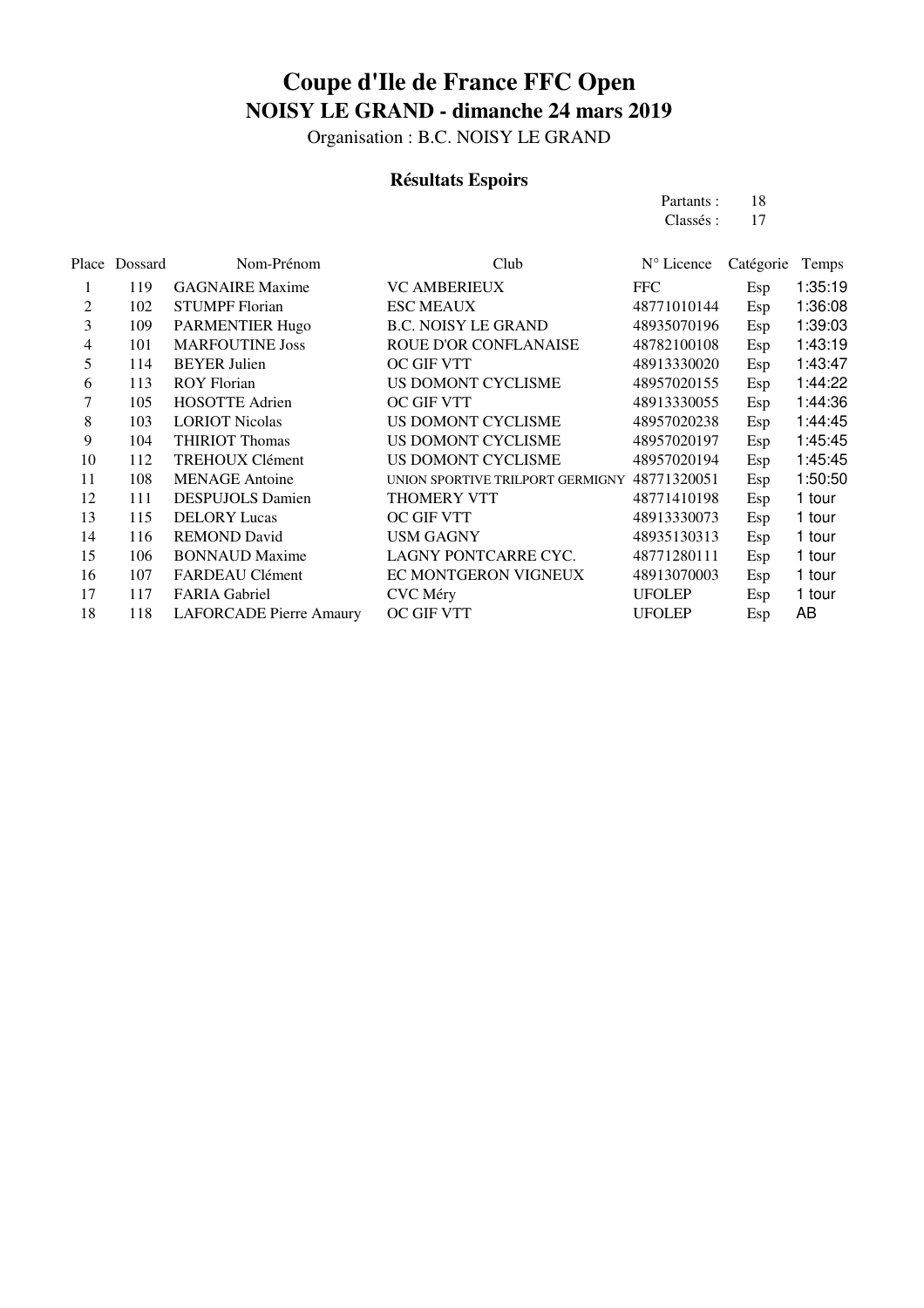Organisation : B.C. NOISY LE GRAND

### **Résultats Seniors**

Partants : 15<br>Classés : 13 Classés :

|    | Place Dossard | Nom-Prénom                 | Club                       | N° Licence  | Catégorie | Temps      |
|----|---------------|----------------------------|----------------------------|-------------|-----------|------------|
|    | 8             | <b>ORCHAMPT</b> Antoine    | US DOMONT CYCLISME         | 48957020039 | Sen       | 1:34:57    |
| 2  |               | <b>GARYGA</b> Baptiste     | US MAULE CYCLISME          | 48782280326 | Sen       | 1:40:22    |
| 3  | 10            | <b>BEYER Jérémy</b>        | <b>OC GIF VTT</b>          | 48913330019 | Sen       | 1:40:47    |
| 4  | 2             | <b>SEZNEC Hoel</b>         | OC GIF VTT                 | 48913330035 | Sen       | 1:41:02    |
| 5  | 9             | <b>DUPRE Christopher</b>   | US MAULE CYCLISME          | 48782280166 | Sen       | 1:41:06    |
| 6  | 14            | <b>GALI</b> Nicolas        | US DOMONT CYCLISME         | 4895702XXXX | Sen       | 1:41:45    |
|    | 15            | <b>VERANDE Romain</b>      | NL                         | NL          | Sen       | 1:50:02    |
| 8  | 13            | <b>LE MOIGNE Francois</b>  | NL                         | NL          | Sen       | 1:50:20    |
| 9  | 12            | DE MONTETY Maxime          | PASSION VTT BEAUCOURT      | 42900470073 | Sen       | 1:52:52    |
| 10 | 4             | <b>CAMUEL Maxime</b>       | <b>OC GIF VTT</b>          | 48913330071 | Sen       | 1:53:08    |
| 11 | 5             | <b>VERLET William</b>      | US MAULE CYCLISME          | 48782280271 | Sen       | 1 tour     |
| 12 | 6             | <b>FOYE</b> Kevin          | <b>AS CHELLES</b>          | 48771080018 | Sen       | 1 tour     |
| 13 | 7             | <b>LORAIN</b> Quentin      | <b>B.C. NOISY LE GRAND</b> | 48935070378 | Sen       | 1 tour     |
| 14 | 11            | <b>BOSCHER Jeremy</b>      | <b>OC GIF VTT</b>          | 48913330062 | Sen       | ABD        |
| 15 | 3             | <b>BUISSONNEAU Florian</b> | US DOMONT CYCLISME         | 48957020218 | Sen       | <b>ABD</b> |
|    |               |                            |                            |             |           |            |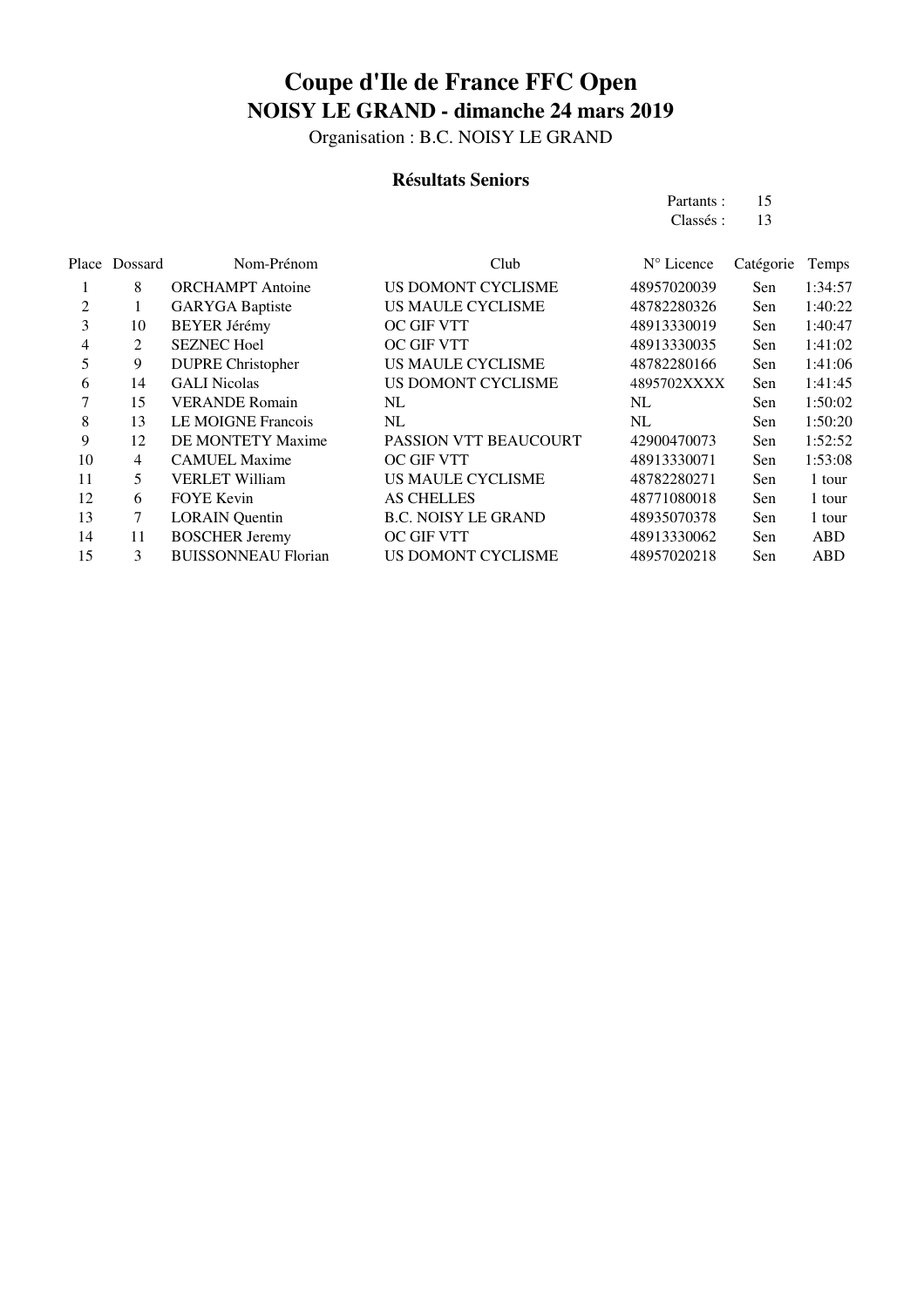Organisation : B.C. NOISY LE GRAND

### **Résultats Masters 1 et 2**

Partants : 22<br>Classés : 21 Classés :

| Place | Dossard | Nom-Prénom                            | Club                             | N° Licence  | Catégorie | Temps      |
|-------|---------|---------------------------------------|----------------------------------|-------------|-----------|------------|
| 1     | 201     | SACCOMANDI John                       | PARISIS A.C. 95                  | 48957140149 | Mas $1/2$ | 1:35:33    |
| 2     | 202     | <b>DIMEY Nicolas</b>                  | OC GIF VTT                       | 48913330053 | Mas $1/2$ | 1:36:21    |
| 3     | 221     | <b>MALESYS</b> Florian                | <b>COBRA</b>                     | En cours    | Mas $1/2$ | 1:38:58    |
| 4     | 229     | <b>CROCHET Normann</b>                | ARGENTEUIL VAL DE SEINE 95       | En cours    | Mas $1/2$ | 1:43:37    |
| 5     | 220     | <b>DUMOULIN Jeremy</b>                | <b>COBRA</b>                     | En cours    | Mas $1/2$ | 1:44:03    |
| 6     | 216     | <b>LADET</b> Romaric                  | OC GIF VTT                       | 48913330057 | Mas $1/2$ | 1:45:14    |
| 7     | 203     | <b>SURARDT Nicolas</b>                | <b>B.C. NOISY LE GRAND</b>       | 48935070082 | Mas $1/2$ | 1:45:23    |
| 8     | 212     | <b>BERGE PAIJA Gérard</b>             | <b>VC GARENNOIS</b>              | 48924070077 | Mas $1/2$ | 1:46:44    |
| 9     | 225     | LE CLAINCHE Jymmy                     | <b>TEAM VELOCHANNEL</b>          |             | Mas $1/2$ | 1:47:02    |
| 10    | 213     | <b>BAZIN</b> Cyril                    | US DOMONT CYCLISME               | 48957020183 | Mas $1/2$ | 1:48:10    |
| 11    | 222     | FRANCIS-GRAIGNEUX Philippe OC GIF VTT |                                  | <b>FSGT</b> | Mas $1/2$ | 1:48:50    |
| 12    | 206     | <b>LEROY</b> Guillaume                | US DOMONT CYCLISME               | 48957020235 | Mas $1/2$ | 1:53:22    |
| 13    | 224     | <b>DARGY</b> Pierre                   | <b>CYCLO CROSS UNITED</b>        |             | Mas $1/2$ | 1:54:02    |
| 14    | 223     | <b>GAUTHIER Kevin</b>                 | <b>ECMV</b>                      |             | Mas $1/2$ | 1:54:02    |
| 15    | 217     | LE BLEVENNEC Kévin                    | OLYMPIQUE C.V.O.                 | 48957120239 | Mas $1/2$ | 1 TOUR     |
| 16    | 208     | <b>SICHER Guillaume</b>               | ROUE D'OR CONFLANAISE            | 48782100294 | Mas $1/2$ | 1 TOUR     |
| 17    | 204     | <b>DENIVET Arnaud</b>                 | UNION SPORTIVE TRILPORT GERMIGNY | 48771320046 | Mas $1/2$ | 1 TOUR     |
| 18    | 207     | <b>GUERRIN Stéphane</b>               | UNION SPORTIVE TRILPORT GERMIGNY | 48771320049 | Mas $1/2$ | 1 TOUR     |
| 19    | 210     | <b>MASTROIANNI Thomas</b>             | <b>B.C. NOISY LE GRAND</b>       | 48935070391 | Mas $1/2$ | 1 TOUR     |
| 20    | 209     | <b>GRZYBEK</b> Mathieu                | <b>B.C. NOISY LE GRAND</b>       | 48935070044 | $Mas$ 1/2 | 1 TOUR     |
| 21    | 211     | <b>VAVON</b> Alexandre                | <b>ASL VARREDDES</b>             | <b>FSGT</b> | Mas $1/2$ | 1 TOUR     |
| 22    | 219     | <b>ROCHE Pascal</b>                   | NL                               | NL          | Mas $1/2$ | <b>ABD</b> |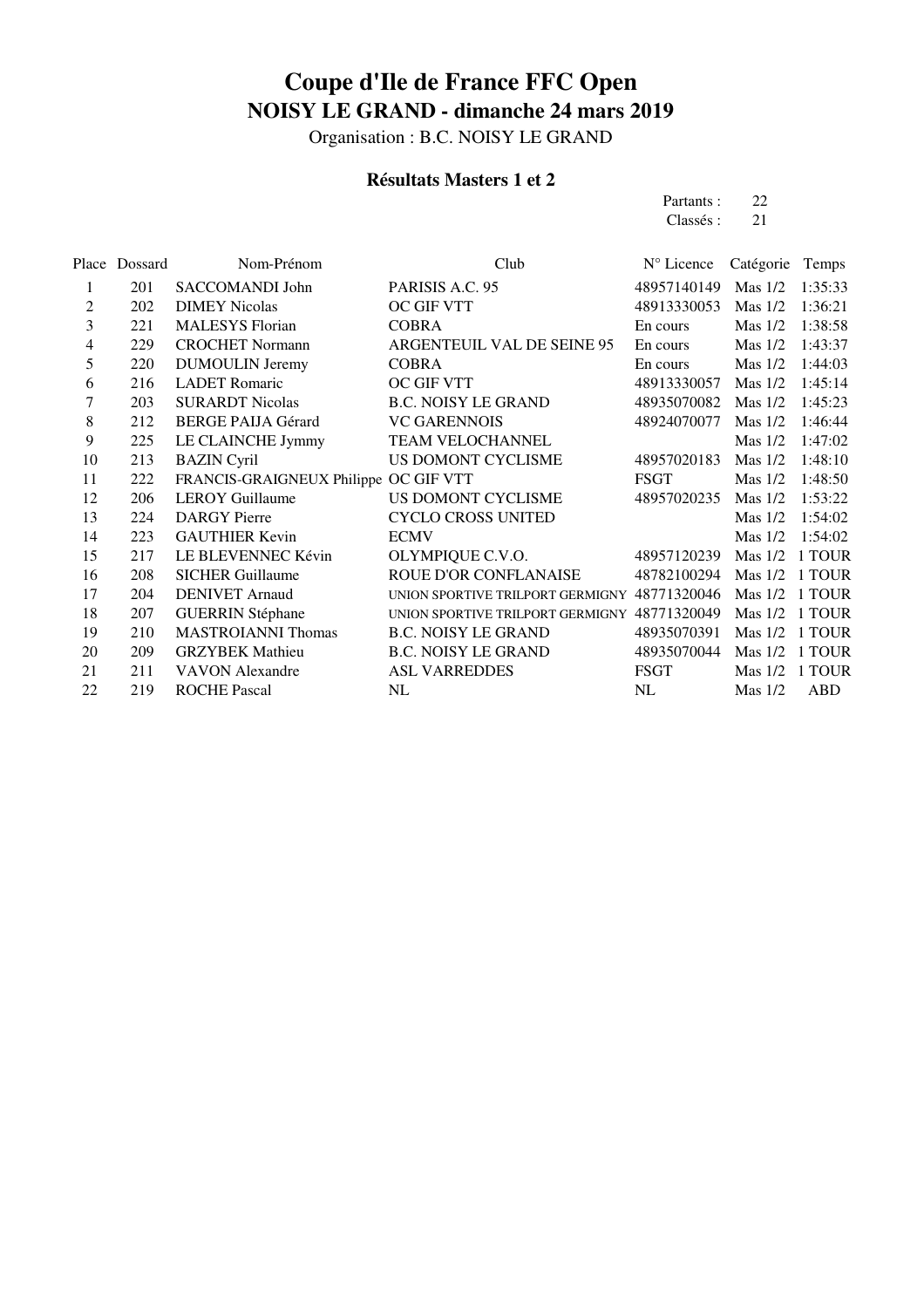Organisation : B.C. NOISY LE GRAND

### **Résultats Masters 3-4-5**

Partants : 65<br>Classés : 61 Classés :

|    | Place Dossard | Nom-Prénom                  | Club                                        | N° Licence    | Catégorie      | Temps   |
|----|---------------|-----------------------------|---------------------------------------------|---------------|----------------|---------|
| 1  | 326           | <b>CHARTIER Cédric</b>      | <b>AV THIAIS</b>                            | 48946270256   | Mas 3/4        | 1:23:58 |
| 2  | 302           | <b>NAYENER Julien</b>       | <b>EC SARTROUVILLE</b>                      | 48782130035   | Mas 3/4        | 1:23:59 |
| 3  | 327           | GREVIN Jérôme               | <b>AV THIAIS</b>                            | 48946270272   | Mas 3/4        | 1:27:01 |
| 4  | 325           | TERSIGUEL Jérôme            | AVENIR DU VAL DE MARNE                      | 48946090014   | Mas 3/4        | 1:27:45 |
| 5  | 303           | <b>DURAND</b> Alexis        | <b>US METRO TRANSPORTS</b>                  | 48750240276   | Mas 3/4        | 1:29:30 |
| 6  | 320           | <b>CARREIRA</b> Jean-Pierre | <b>B.C. NOISY LE GRAND</b>                  | 48935070074   | Mas $3/4$      | 1:31:12 |
| 7  | 400           | <b>BULLIOT</b> Jean-Michel  | EC MONTGERON VIGNEUX                        | 48913070189   | Mas 5          | 1:33:08 |
| 8  | 323           | <b>BIDENNE Loïc</b>         | <b>JS FERTE GAUCHER</b>                     | 48771140349   | Mas 3/4        | 1:33:31 |
| 9  | 418           | PACHOT Stéphane             | EC MORSANG SUR ORGE                         | 48913390029   | Mas 5          | 1:33:42 |
| 10 | 415           | <b>PARMENTIER Franck</b>    | <b>B.C. NOISY LE GRAND</b>                  | 48935070203   | Mas 5          | 1:33:52 |
| 11 | 336           | <b>BRETAUD Maxime</b>       | <b>COBA</b>                                 |               | Mas $3/4$      | 1:33:57 |
| 12 | 301           | <b>CORBEAU Laurent</b>      | EC MONTGERON VIGNEUX                        | 48913070045   | Mas 3/4        | 1:34:00 |
| 13 | 307           | FADDA Jean-Christophe       | TEAM VTT MAISSE                             | 48913250040   | Mas 3/4        | 1:34:26 |
| 14 | 309           | TISSIER Sébastien           | TEAM VTT MAISSE                             | 48913250038   | Mas 3/4        | 1:34:27 |
| 15 | 305           | <b>SOLOHUB Rudy</b>         | <b>JS FERTE GAUCHER</b>                     | 48771140292   | Mas 3/4        | 1:34:39 |
| 16 | 413           | <b>DEVAUX</b> Eric          | <b>COBRA</b>                                | En cours      | Mas 5          | 1:34:45 |
| 17 | 403           | <b>VERTADIER Eric</b>       | US MAULE CYCLISME                           | 48782280199   | Mas 5          | 1:35:47 |
| 18 | 330           | PINTO Christophe            | <b>USMC Les CLAYES</b>                      | <b>UFOLEP</b> | Mas 3/4        | 1:35:56 |
| 19 | 425           | <b>VAUDRAN Richard</b>      | <b>CVC MERY SUR OISE</b>                    | 48957240015   | Mas 5          | 1:36:56 |
| 20 | 316           | FERNANDES Yohan             | <b>TEAM VTT MAISSE</b>                      | 48913250075   | Mas 3/4        | 1:37:51 |
| 21 | 406           | <b>LABARRE</b> Christophe   | HITTERS SOCIAL CLUB                         | En cours      | Mas 5          | 1:38:35 |
| 22 | 401           | <b>MICHOUT Eric</b>         | US MAULE CYCLISME                           | 48782280161   | Mas 5          | 1:38:42 |
| 23 | 322           | FERNANDES José              | <b>US METRO TRANSPORTS</b>                  | 48750240108   | Mas $3/4$      | 1:38:49 |
| 24 | 304           | LE POUL Michaël             | ES STAINS-CYCLISME                          | 48935330182   | Mas 3/4        | 1:39:09 |
| 25 | 404           | <b>LELONG Olivier</b>       | <b>ASL VARREDDES</b>                        | <b>FSGT</b>   | Mas 5          | 1:39:23 |
| 26 | 328           | RODRIGUEZ Romuald           | EC CHATEAU THIERRY                          | 47020970230   | Mas 3/4        | 1:40:10 |
| 27 | 419           | <b>FONTENEAU Patrick</b>    | US ST PIERRE DES CORPS                      | 44370480016   | Mas 5          | 1:40:25 |
| 28 | 313           | ROUDEAU David               | <b>VC MERUVIEN</b>                          | 47600340043   | Mas $3/4$      | 1:40:58 |
| 29 | 321           | <b>DESTREL Sylvain</b>      | EC MONTGERON VIGNEUX                        | 48913070051   | Mas 3/4        | 1:41:17 |
| 30 | 427           | <b>PAGEOT</b>               |                                             |               | Mas 5          | 1:41:26 |
| 31 | 310           | <b>BRAUD</b> Christophe     | <b>JS FERTE GAUCHER</b>                     | 48771140159   | Mas 3/4        | 1:41:58 |
| 32 | 423           | <b>CHERET</b> Fabrice       | AVENIR SURVILLIERS VTT LA HARDE 48957300003 |               | Mas 5          | 1:41:59 |
| 33 | 314           | <b>BERTHELOT Vincent</b>    | <b>AC MARINES</b>                           | 48957280019   | Mas 3/4        | 1:42:20 |
| 34 | 338           | <b>TRAYMARD Aurelien</b>    | <b>ISSY TRIATHLON</b>                       |               | Mas 3/4        | 1:43:45 |
| 35 | 414           | <b>MEYER Raoul</b>          | <b>B.C. NOISY LE GRAND</b>                  | 48935070383   | Mas 5          | 1:43:45 |
| 36 | 421           | <b>ALVES Alain</b>          | AVENIR DU VAL DE MARNE                      | 48946090007   | Mas 5          | 1:45:19 |
| 37 | 420           | PICCIN Michel               | TEAM VTT MAISSE                             | 48913250056   | Mas 5          | 1:45:20 |
| 38 | 337           | <b>CAIRON</b> Michel        | <b>ASCM</b>                                 |               | Mas 3/4        | 1:46:15 |
| 39 | 417           | <b>CRENEL Didier</b>        | US DOMONT CYCLISME                          | 48957020037   | Mas 5          | 1:46:47 |
| 40 | 409           | <b>CHATAIGNER Dominique</b> | AC POMMEUSE BOISSY                          | 48771300019   | Mas 5          | 1:46:54 |
| 41 | 424           | REMENIERAS Jean-Pierre      | AS MONTLOUIS CYCLISME                       | 44370340156   | Mas 5          | 1:50:44 |
| 42 | 410           | <b>DURIEUX Ludovic</b>      | EC MONTGERON VIGNEUX                        | 48913070317   | Mas 5          | 1:53:41 |
| 43 | 308           | <b>ATZERT Alexandre</b>     | <b>B.C. NOISY LE GRAND</b>                  | 48935070098   | Mas $3/4$      | 1 TOUR  |
| 44 | 318           | <b>LANDOIS Vincent</b>      | VC FONTAINEBLEAU AVON                       | 48771130243   | Mas 3/4 1 TOUR |         |
| 45 | 311           | <b>TETART David</b>         | <b>B.C. NOISY LE GRAND</b>                  | 48935070138   | Mas 3/4 1 TOUR |         |
| 46 | 329           | VANVYNCKT Michel            | <b>CSM PUTEAUX</b>                          | 48924010350   | Mas 3/4 1 TOUR |         |
| 47 | 317           | <b>DAUDET</b> Christophe    | <b>AS CHELLES</b>                           | 48771080118   | Mas 3/4 1 TOUR |         |
| 48 | 331           | STOCK Jerôme                | <b>ACMLR</b>                                | <b>UFOLEP</b> | Mas 3/4 1 TOUR |         |
| 49 | 319           | <b>BUZON Franck</b>         | <b>B.C. NOISY LE GRAND</b>                  | 48935070018   | Mas 3/4 1 TOUR |         |
| 50 | 306           | <b>RIOU Gilles</b>          | TEAM PELTRAX - CSD                          | 48771150170   | Mas 3/4 1 TOUR |         |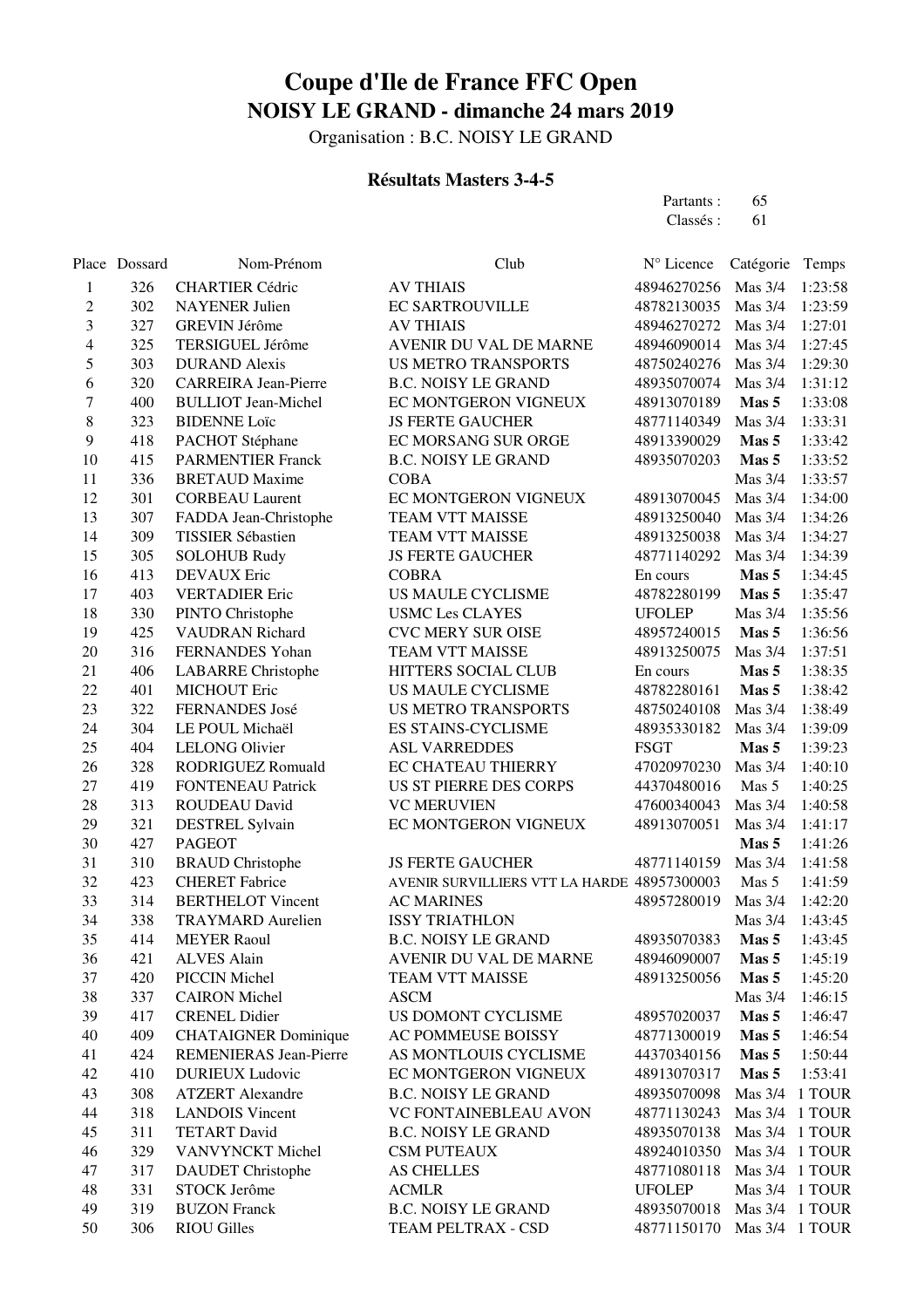| 51 | 324 | <b>DELSART Eddy</b>             | <b>US MAULE CYCLISME</b>            | 48782280183 |                  | Mas 3/4 1 TOUR |
|----|-----|---------------------------------|-------------------------------------|-------------|------------------|----------------|
| 52 | 339 | <b>LAMPREVIE Xavier</b>         | <b>OCVO</b>                         | <b>FFC</b>  | Mas 5            | 1 TOUR         |
| 53 | 312 | <b>BOURJON Christophe</b>       | VC ELANCOURT ST QUENTIN EN YVELINES | 48782260157 | Mas 3/4          | 1 TOUR         |
| 54 | 407 | <b>MAGNERON Eric</b>            | VTT VAL D'ESSONNE                   | 48913280231 | Mas 5            | 1 TOUR         |
| 55 | 412 | LARRANAGA Jean-Michel           | <b>NA</b>                           | 48771480411 | Mas 5            | 1 TOUR         |
| 56 | 428 | <b>LEMAITRE</b>                 | <b>ACPB</b>                         |             | Mas 5            | 1 TOUR         |
| 57 | 332 | <b>CAVALIER</b> Dominique       | <b>ASL VARREDDES</b>                | <b>FSGT</b> |                  | Mas 3/4 1 TOUR |
| 58 | 315 | <b>CAPRON Vopki</b>             | <b>ASL VARREDDES</b>                | FSGT        |                  | Mas 3/4 1 TOUR |
| 59 | 408 | <b>BILLOT MORNET Christophe</b> | <b>TEAM VTT MAISSE</b>              | 48913250099 | Mas 5            | 1 TOUR         |
| 60 | 405 | REMENIERAS Hervé                | <b>B.C. NOISY LE GRAND</b>          | 48935070268 | Mas 5            | 1 TOUR         |
| 61 | 429 | <b>HUMEAU Pascal</b>            | <b>ASL VARREDDES</b>                | <b>FSGT</b> | Mas <sub>5</sub> | 1 TOUR         |
| 62 |     | <b>COUTIF</b> Frederic          | PARISIS A.C. 95                     | 48957140040 | Mas <sub>5</sub> | ABD            |
| 63 |     | <b>MOYNET Christophe</b>        | CSM VILLENEUVE GARENNE              | 48924200211 | Mas <sub>5</sub> | ABD            |
| 64 |     | <b>STUMPF</b> Franck            | <b>ESC MEAUX</b>                    | 48771010145 | Mas 5            | ABD            |
| 65 |     | <b>BENEDETTI Michel</b>         | NL                                  | 48778000132 | Mas 5            | ABD            |
|    |     |                                 |                                     |             |                  |                |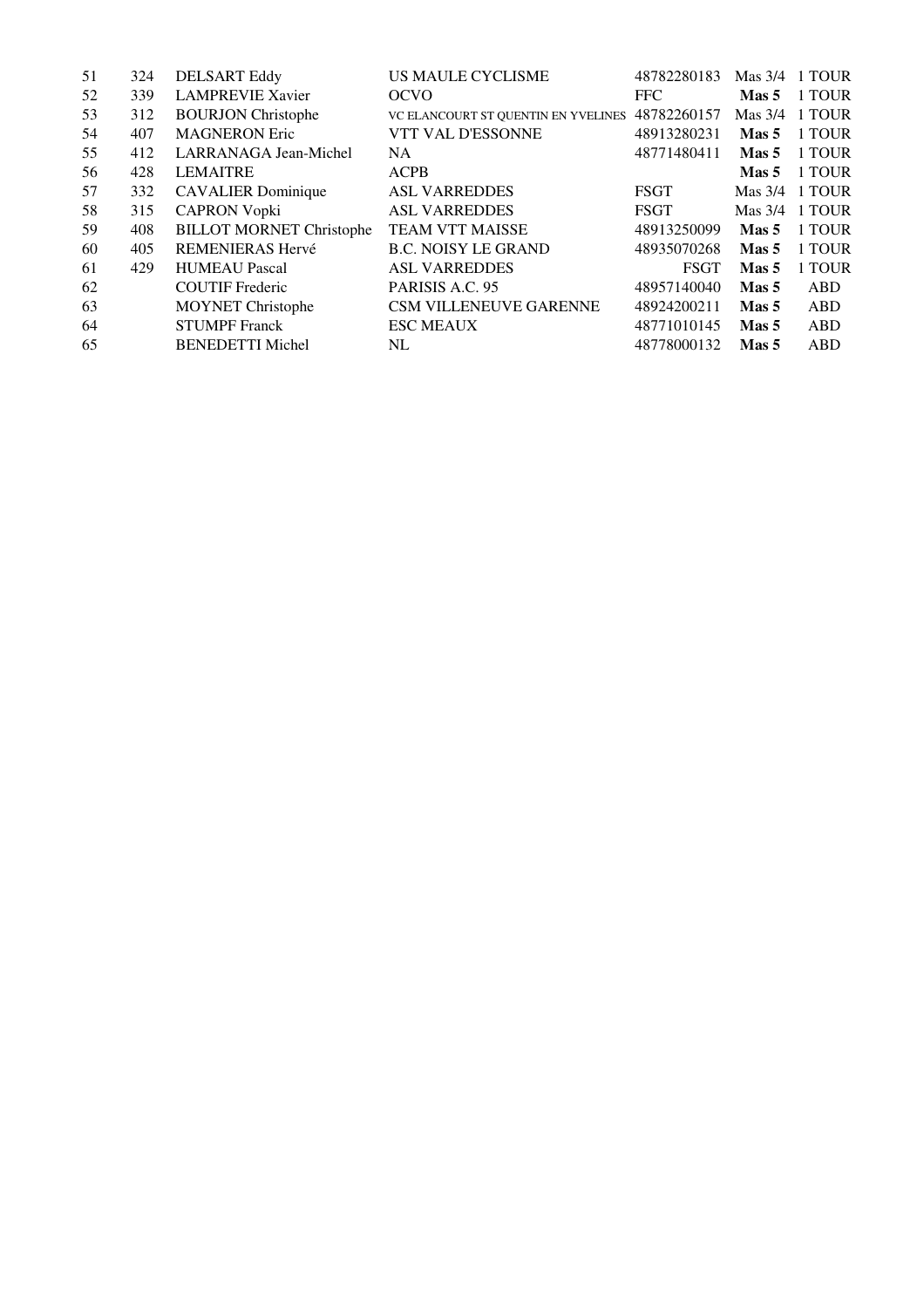Organisation : B.C. NOISY LE GRAND

### **Résultats Tandems**

Partants : 2<br>Classés : 2 Classés : 2

| Place Dossard | Nom-Prénom        | Club                 | $N^{\circ}$ Licence Catégorie Temps |                  |  |
|---------------|-------------------|----------------------|-------------------------------------|------------------|--|
|               | 802 PORTIER Eric  | <b>ASL VARREDDES</b> |                                     | Tandem 1:34:52   |  |
|               | 802 LEGUAY Denis  | <b>ASL VARREDDES</b> |                                     | Tandem 1:34:52   |  |
|               | 801 BIARNE Marc   | US MAULE CYCLISME    |                                     | Tandem $1:44:03$ |  |
|               | 801 PICANT Franck | US MAULE CYCLISME    |                                     | Tandem $1:44:03$ |  |
|               |                   |                      |                                     |                  |  |